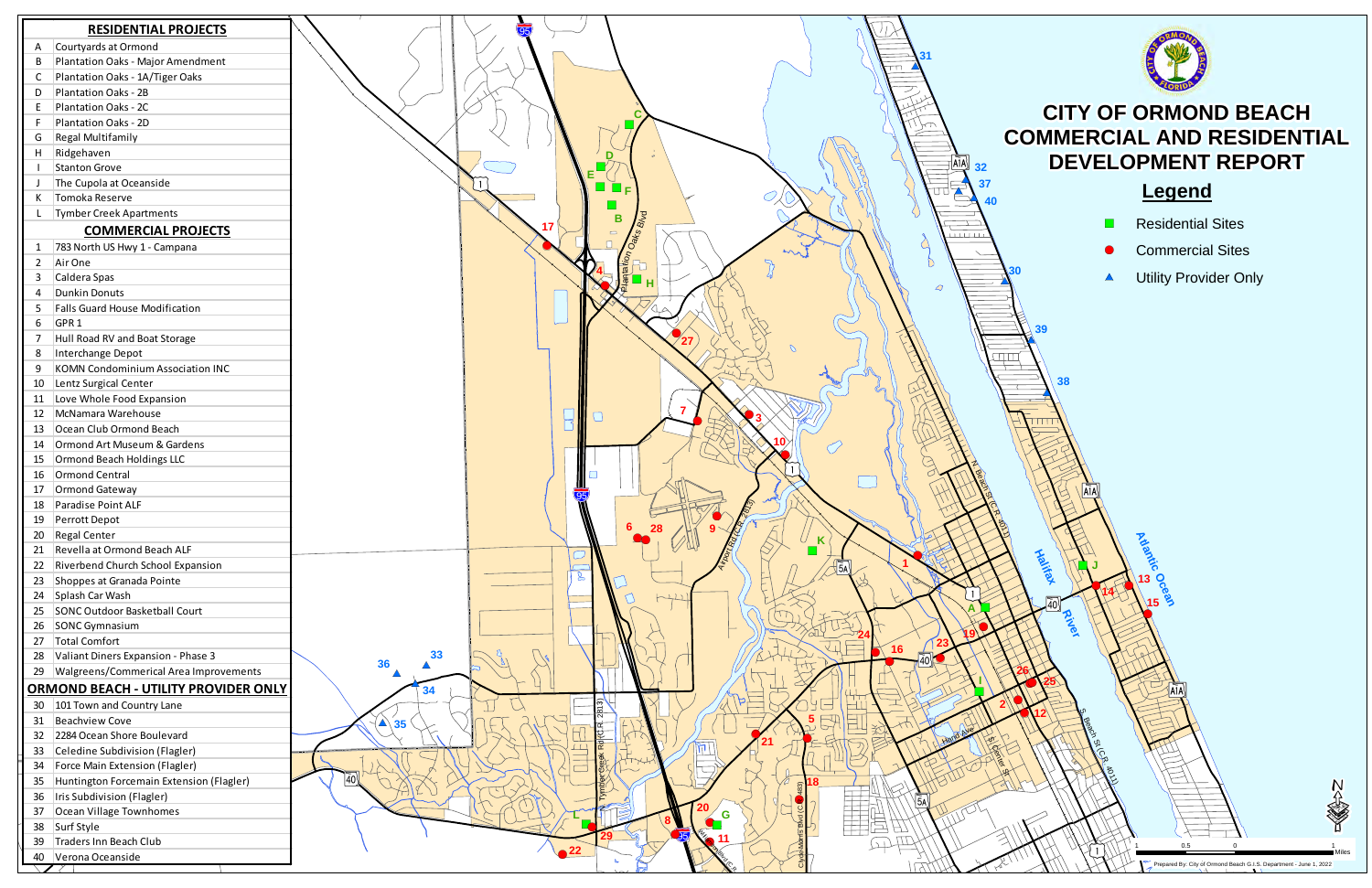|                | Applications, site plans, and public hearing documents may be viewed at the Planning Department website: |                                                                                                                                                                                 |                                   |                      |                                  |                                     |                      |                              |                                 |                                                            |                                  |                          |                                                     |                                          | http://fl-ormondbeach.civicplus.com/index.aspx?NID=247 |                    |                                            |                                  |                            |                                                                                                         |
|----------------|----------------------------------------------------------------------------------------------------------|---------------------------------------------------------------------------------------------------------------------------------------------------------------------------------|-----------------------------------|----------------------|----------------------------------|-------------------------------------|----------------------|------------------------------|---------------------------------|------------------------------------------------------------|----------------------------------|--------------------------|-----------------------------------------------------|------------------------------------------|--------------------------------------------------------|--------------------|--------------------------------------------|----------------------------------|----------------------------|---------------------------------------------------------------------------------------------------------|
|                |                                                                                                          | Change in project status                                                                                                                                                        |                                   |                      |                                  |                                     |                      |                              |                                 | Project nearing completion                                 |                                  |                          |                                                     |                                          |                                                        |                    |                                            |                                  |                            | Projects reviewed this month                                                                            |
|                | Project                                                                                                  | <b>Description</b>                                                                                                                                                              | <b>Application</b><br><b>Date</b> | 1st<br><b>Review</b> | 2nd<br><b>Review</b>             | 3rd<br><b>Review</b>                | 4th<br><b>Review</b> | Neigh-<br>borhood<br>meeting | <b>Advisory</b><br><b>Board</b> | City<br><b>Commis-</b><br>sion                             | Final<br>Approval                | DO.<br><b>Expiration</b> | <b>LDC</b><br><b>Extension</b><br><b>Expiration</b> | <b>Building</b><br>Permit<br><b>Info</b> | <b>Building</b><br>Permit<br><b>Value</b>              | Eng. Permit        | <b>Eng. Permit</b><br><b>Constr. Value</b> | <b>Under</b><br>Construe<br>tion | <b>CO</b><br><b>Issued</b> | E or Arc = Project Engineer or Architect<br>$O =$ Owner<br>$A = Applicant$                              |
|                | 783 N US HWY 1, CAMPANA<br>783 N US HWY 1<br>PZ# 2016-010                                                | Construction of a 1,216 SF building for<br>kayak rental & repair and associated site<br>improvements on a 1.03 acre site.                                                       | 11.06.15                          |                      |                                  | 11.20.15 02.03.16 03.11.16 05.20.16 |                      | Not<br>applicable            | Not<br>applicable               | Not<br>applicable                                          | 05.24.16                         | Under<br>Constr.         |                                                     | Issued<br>09.25.17                       | \$80,000                                               | Issued<br>05.27.16 | \$35,000                                   | 55%                              |                            | $E =$ Alann Engineering Group<br>ARC/E: W.A. Cross<br>O = Steven Campana                                |
| $\overline{2}$ | <b>AIR ONE</b><br>390 Andalusia Avenue<br>PZ# 2021-048                                                   | Construction of a 2,500 square foot<br>storage/warehouse building on a 1.1 acre<br>property                                                                                     | 04.07.21                          | 04.28.21             |                                  | $\vert$ 06.15.21 07.07.21 08.19.21  |                      | Not<br>applicable            | Not<br>applicable               | Not<br>applicable                                          | 09.15.21                         | 09.15.23                 |                                                     | Not<br>applied                           | Not applied                                            | Not applied        | Not applied                                |                                  |                            | $E =$ Newkirk Engineering, Inc.<br>$O =$ Francis Family LLC                                             |
| $\mathbf{3}$   | <b>CALDERA SPAS</b><br>1141 North U.S. Highway 1<br>PZ# 2022-007                                         | Renovate existing building for new<br>business and associated site<br>improvements. No new building square<br>footage.                                                          | 11.16.21                          | 11.30.21             |                                  |                                     |                      | Not<br>applicable            | Not<br>applicable               | Not<br>applicable                                          | 01.25.22                         | Under<br>Constr.         |                                                     | Issued<br>02.23.222                      | \$23,000                                               | Issued<br>02.22.22 | \$38,000                                   | 15%                              |                            | $E =$ Newkirk Engineering, Inc.<br>$O = CMD$ Realty, LLC                                                |
| 4              | <b>DUNKIN DONUTS</b><br>1535 North U.S. Highway 1<br>PZ# 2019-002                                        | Demolition of existing gas station (1,254<br>SF) and construction of a Dunkin Donuts<br>coffee shop (2,013 SF) building with<br>drive thru and associated site<br>improvements. | 11.26.18                          |                      |                                  | 12.11.18   04.05.19   05.09.19      |                      | Not<br>applicable            | Not<br>applicable               | Not<br>applicable                                          | 05.22.19<br>revised<br>06.28.21  | Under<br>Constr.         |                                                     | Issued<br>02.02.20                       | \$300,000                                              | Issued<br>07.17.19 | \$71,500                                   | 70%                              |                            | $E =$ Anderson-Dixon, LLC<br>O = Afshari 1535 LLC                                                       |
| 5              | <b>FALLS GUARD HOUSE MODIFICATION</b><br>1 Falls Way<br>PZ# 2021-064                                     | Modification of the site's access to<br>include a resident bypass lane and gated<br>access. No new building square footage.                                                     | 04.30.21                          | 06.02.21             | 7.24.21                          |                                     |                      | Not<br>applicable            | Not<br>applicable               | Not<br>applicable                                          | 08.13.21                         | Under<br>Constr.         |                                                     | 12.01.21                                 | 58,030                                                 | Not applied        | Not applied                                |                                  |                            | E = Zev Cohen & Associates<br>$O = Mhm$ communities                                                     |
| 6              | GPR <sub>1</sub><br>105 Runway Drive<br>PZ# 2021-093                                                     | One story industrial building of 30,000<br>square feet on 3.35 acres within the<br>Airport Business Park.                                                                       | 08.16.21                          | 09.01.21             | 09.17.21                         |                                     |                      | Not<br>applicable            | Not<br>applicable               | Not<br>applicable                                          | 10.01.21<br>revision<br>12.02.21 | Under<br>Constr.         |                                                     | Issued<br>10.25.21                       | \$2,708,400                                            | Issued<br>10.27.21 | \$397,019                                  | 80%                              |                            | $E =$ Newkirk Engineering, Inc.<br>$O = GPR1 LLC$<br>$E = BPF$ Design Inc.                              |
| $\overline{7}$ | HULL ROAD RV & BOAT STORAGE<br>835 Hull Road<br>PZ# 2021-006                                             | Proposed RV & Boat storage of 20<br>spaces and associated site<br>improvements on a 0.78 acre parcel.                                                                           | 11.18.20                          | 12.01.20             |                                  |                                     |                      | Not<br>applicable            | Not<br>applicable               | Not<br>applicable                                          | 04.16.21                         | 04.16.23                 |                                                     | Not<br>applicable                        | Not applicable   Not applied                           |                    | Not applied                                |                                  |                            | $E =$ Newkirk Engineering, Inc.<br>$O =$ BMill Inc.                                                     |
|                | <b>INTERCHANGE DEPOT</b><br>295 Interchange Boulevard<br>PZ# 2021-072                                    | Three storage facility of 111,825 square<br>feet on a 2.94 acre parcel and associated<br>site improvements                                                                      | 06.11.21                          | 06.25.21             | 09.16.21                         |                                     |                      | 08.05.21                     | 10.14.21<br>(Approved 7-0)      | 11.16.21<br>(Approved 5-0)<br>& 12.07.21<br>(Approved 5-0) | 12.08.21                         | 12.08.23                 |                                                     | Issued<br>05.10.22                       | \$12,619,451                                           | Issued<br>03.02.22 | \$711,015                                  | 15%                              |                            | $E =$ Newkirk Engineering, Inc.<br>$O =$ Southwest I-95, LLC<br>APP = 295 Interchange LLC               |
| 9              | KOMN CONDOMINIUM ASSOCIATION INC<br>85 Hangar Way<br>PZ# 2021-014                                        | Construction of two hangers. Lots 1 & 2<br>are 1.63 acres and a building of 15,720<br>SF. Lot 3 is 2.24 acres and a building of<br>23,520.                                      | 11.25.20                          | 12.15.20             |                                  |                                     |                      | Not<br>applicable            | Not<br>applicable               | Not<br>applicable                                          | 12.23.20                         | Under<br>Constr.         |                                                     | Issued<br>09.01.21                       | \$983,443 &<br>\$1,471,411                             | Issued<br>04.01.21 | \$217,441.65                               | 75%                              |                            | $E =$ Newkirk Engineering, Inc.<br>APP = KOMN Condominium Association, Inc.<br>O = City of Ormond Beach |
| 10             | <b>LENTZ SURGICAL CENTER</b><br>1031 North U.S. Highway 1<br>PZ# 2022-012                                | Construction of a 10,557 square foot<br>building and associated site<br>improvements on 1.06 acres.                                                                             | 12.21.21                          | 1.10.22              | Resubmitta<br>due by<br>07.10.22 |                                     |                      | Required                     | Not<br>applicable               | Not<br>applicable                                          |                                  |                          |                                                     | Not<br>applied                           | Not applied                                            | Not applied        | Not applied                                |                                  |                            | E = Newkirk Engineering, Inc.<br>O = Bluewater Properties, LLC<br>ARC = Larry Robinson, P.A.            |
| 11             | <b>LOVE WHOLE FOOD EXPANSION</b><br>275 Williamson Boulevard<br>PZ# 2021-096                             | Addition of a 4,765 square foot building<br>at the existing Love Whole property and<br>associated site improvements.                                                            | 10.06.21                          | 10.24.21             |                                  | 04.19.22 04.26.22                   | Due<br>06.08.22      | Not<br>applicable            | Not<br>applicable               | Not<br>applicable                                          |                                  |                          |                                                     | Not<br>applied                           | Not applied                                            | Not applied        | Not applied                                |                                  |                            | $E = Zev$ Cohen & Associates. Inc.<br>O = Love Whole Foods                                              |
| 12             | <b>MCNAMARA WAREHOUSE</b><br>460 Andalusia Avenue<br>PZ# 2021-030                                        | Construction of an 840 square foot<br>warehouse and associated site<br>improvements on a 0.10 acre property.                                                                    | 01.12.21                          | 01.28.21             | 03.16.21                         |                                     |                      | Not<br>applicable            | Not<br>applicable               | Not<br>applicable                                          | 04.27.21                         | Under<br>Constr.         |                                                     | Issued<br>09.01.21                       | \$66,177                                               | Issued             | \$2,000                                    | 50%                              |                            | $E =$ Parker Mynchenberg & Associates, Inc.<br>O =McNamara Construction                                 |
| 13             | <b>OCEAN CLUB ORMOND BEACH</b><br>88 South Atlantic Avenue<br>PZ# 2019-026                               | Demolition of existing building (10,866<br>SF) and construction of a new retail shop<br>(8,596 SF) and related site<br>improvements.                                            | 01.15.19                          |                      |                                  | $01.31.19$ 06.06.19 06.03.21        |                      | 06.19.19                     | 07.11.19                        | 08.20.19 &<br>$11.05.19 -$<br>Approved                     | 08.08.21                         | 08.08.23                 |                                                     | Not<br>applied                           | Not applied                                            | Not applied        | Not applied                                |                                  |                            | $E =$ The Performance Group<br>O = 88 South Atlantic, LLC                                               |
| 14             | <b>ORMOND ART MUSEUM &amp; GARDENS</b><br>78 East Granada Boulevard<br>PZ#2022-051                       | Request for one additional wall sign of 24<br>square feet and outdoor music under certain<br>conditions.                                                                        | 05.02.22                          | NA                   |                                  |                                     |                      | 05.19.22                     | 06.09.22                        | 07.19.22                                                   |                                  |                          |                                                     | Not<br>applicable                        | Not applicable   Not applied                           |                    | Not applied                                |                                  |                            | APP = Ormond Art Museum & Gardens, Inc.                                                                 |

## **City of Ormond Beach Commercial Development Report, as of June 1, 2022**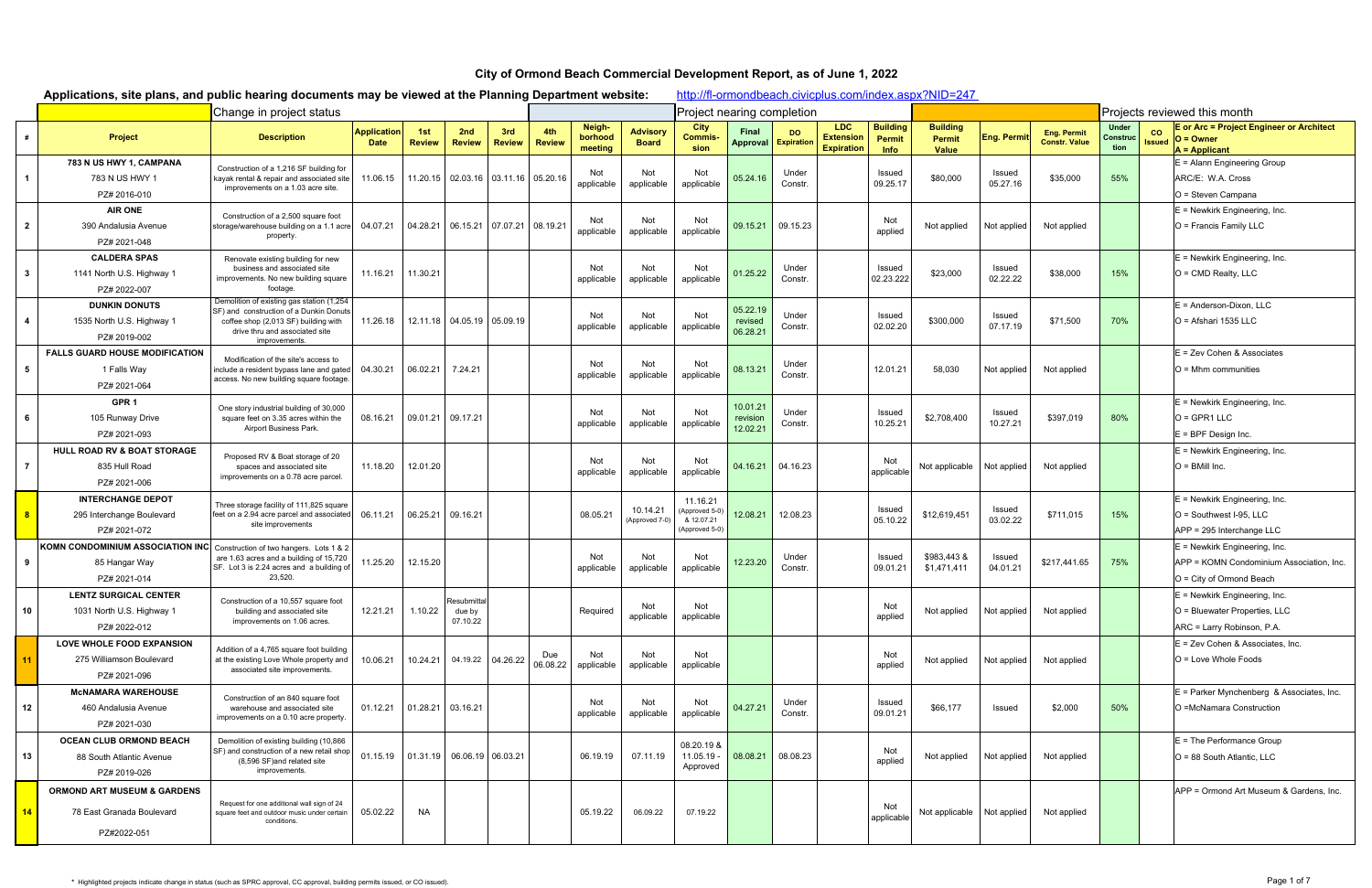#### **Applications, site plans, and public hearing documents may be viewed at the Planning Department website:**

http://fl-ormondbeach.civicplus.com/index.aspx?NID=247

|    |                                                                 | Change in project status                                                                                                                  |                                   |                      |                                           |               |                      |                              |                                          | Project nearing completion         |                        |                          |                                               |                                          |                                                  |                    | Projects reviewed this month               |                                  |                     |                                                                                   |
|----|-----------------------------------------------------------------|-------------------------------------------------------------------------------------------------------------------------------------------|-----------------------------------|----------------------|-------------------------------------------|---------------|----------------------|------------------------------|------------------------------------------|------------------------------------|------------------------|--------------------------|-----------------------------------------------|------------------------------------------|--------------------------------------------------|--------------------|--------------------------------------------|----------------------------------|---------------------|-----------------------------------------------------------------------------------|
| #  | <b>Project</b>                                                  | <b>Description</b>                                                                                                                        | <b>Application</b><br><b>Date</b> | 1st<br><b>Review</b> | 2nd<br><b>Review</b>                      | 3rd<br>Review | 4th<br><b>Review</b> | Neigh-<br>borhood<br>meeting | <b>Advisory</b><br><b>Board</b>          | City<br>Commis-<br>sion            | Final<br>Approval      | DO.<br><b>Expiration</b> | LDC.<br><b>Extension</b><br><b>Expiration</b> | <b>Building</b><br>Permit<br><b>Info</b> | <b>Building</b><br><b>Permit</b><br><b>Value</b> | Eng. Permit        | <b>Eng. Permit</b><br><b>Constr. Value</b> | <b>Under</b><br>Construc<br>tion | co<br><b>Issued</b> | <b>E</b> or Arc = Project Engineer or Architect<br>$O =$ Owner<br>$A = Applicant$ |
|    | <b>ORMOND BEACH HOLDINGS LLC</b>                                | Proposed five story, 95,700 square foot hotel<br>with 137 rooms, associated driveways,<br>parking (108 spaces east of SRA1A and 62        |                                   |                      |                                           |               |                      |                              |                                          |                                    |                        |                          |                                               |                                          |                                                  |                    |                                            |                                  |                     | E = Parker Mynchenberg & Associates, Inc.                                         |
| 15 | 251 South Atlantic Avenue                                       | spaces west of SRA1A) stormwater, utilities<br>signage, lighting, landscaping, public sidewall<br>and ADA beach access, and hotel related | 03.09.22                          | 04.04.22             |                                           |               |                      | Required                     | Required                                 | Required                           |                        |                          |                                               | Not<br>applied                           | Not applied                                      | Not applied        | Not applied                                |                                  |                     | O = Memorial Health Systems, Inc.                                                 |
|    | PZ #22-018                                                      | beach access                                                                                                                              |                                   |                      |                                           |               |                      |                              |                                          |                                    |                        |                          |                                               |                                          |                                                  |                    |                                            |                                  |                     | APP/O = Ormond Beach Holdings, LLC                                                |
|    | ORMOND BEACH HOLDINGS LLC                                       | Land use application from "Public                                                                                                         |                                   |                      |                                           |               |                      |                              |                                          |                                    |                        |                          |                                               |                                          |                                                  |                    |                                            |                                  |                     | E = Parker Mynchenberg & Associates, Inc.                                         |
| 15 | 251 South Atlantic Avenue                                       | Institutional" to "Low Intensity Commercial"<br>and "Low Density Residential"                                                             | 05.06.22                          | 05.18.22             |                                           |               |                      | Required                     | Required                                 | Required                           |                        |                          |                                               | Not<br>applied                           | Not applied                                      | Not applied        | Not applied                                |                                  |                     | O = Memorial Health Systems, Inc.                                                 |
|    | PZ #22-018                                                      |                                                                                                                                           |                                   |                      |                                           |               |                      |                              |                                          |                                    |                        |                          |                                               |                                          |                                                  |                    |                                            |                                  |                     | APP = Ormond Beach Holdings, LLC                                                  |
| 16 | <b>ORMOND CENTRAL</b><br>1 South Old Kings Road<br>PZ# 2015-072 | Proposed 4 unit, 8.72 acre commercial<br>development. Project proposes site<br>improvements to develop 4 pad ready<br>sites.              | 04.09.16                          |                      | 04.26.16   11.16.16   02.01.17   08.02.17 |               |                      | 08.30.17                     | 10.12.17<br>Recom-<br>mended<br>Approval | 11.21.17 &<br>12.05.17<br>Approved | 12.08.17               | ested with<br>demolition |                                               | Not<br>applied                           | Not applied                                      | Not applied        | Not applied                                |                                  |                     | O = Ormond Central Investors, LLC<br>$E =$ Newkirk Engineering, Inc.              |
|    | <b>ORMOND GATEWAY</b>                                           | Development of a three lot commercial                                                                                                     |                                   |                      |                                           |               |                      | Not                          | 01.14.21                                 | 2.16.21                            |                        |                          |                                               | Not                                      |                                                  |                    |                                            |                                  |                     | E = Zev Cohen & Associates, Inc.                                                  |
| 17 | 1670 North U.S. Highway 1<br>PZ# 2020-091                       | subdivision and associated site<br>improvements.                                                                                          | 09.11.20                          |                      | 10.06.20 12.16.20 02.01.20                |               |                      | applicable                   | Approved                                 | Approved                           | 03.01.21               | 03.01.23                 |                                               | applied                                  | Not applied                                      | Not applied        | Not applied                                |                                  |                     | O = Destination Interchange, LLC                                                  |
|    | <b>PARADISE POINT ALF</b>                                       | 87 unit Assisted Living Facility (ALF) for 100                                                                                            |                                   |                      |                                           |               |                      |                              | Not                                      | Not                                |                        |                          |                                               | Issued                                   |                                                  | Issued             |                                            |                                  |                     | E = Mark Dowst & Associates, Inc.                                                 |
| 18 | 350 Clyde Morris Boulevard<br>PZ# 2021-015                      | residents. Total SF of 73,952 on a 12.05 acre<br>parcel.                                                                                  | 11.20.20                          |                      | 12.15.20 04.27.21                         |               |                      | 02.11.21                     | applicable                               | applicable                         | 05.24.21               | 05.24.23                 |                                               | 10.05.21                                 | \$12,463,061                                     | 06.10.21           | \$1,313,449                                | 75%                              |                     | APP = Paradise Pointe of Ormond Beach, LLC<br>ARC = BPF Design, Inc.              |
|    | <b>PERROTT DEPOT</b>                                            | Redevelopment of 1.86-acre site that has an                                                                                               |                                   |                      |                                           |               |                      |                              |                                          |                                    |                        |                          |                                               |                                          |                                                  |                    |                                            |                                  |                     | $E =$ Newkirk Engineering, Inc.                                                   |
| 19 | 29 North Perrott Drive                                          | existing 4,834 distribution/warehouse use to<br>include 12,540 square feet of self-storage                                                | 01.12.21                          |                      | 02.02.21 03.19.21 05.24.21                |               |                      | 02.17.21                     | Not<br>applicable                        | Not<br>applicable                  | 06.08.21<br>Revision   | Under<br>Constr.         |                                               | Issued<br>02.17.22                       | \$410,000                                        | Issued<br>12.03.21 | \$250,000                                  | 30%                              |                     | $O =$ Hand & Yonge, LLC                                                           |
|    | PZ #2021-029                                                    | buildings.                                                                                                                                |                                   |                      |                                           |               |                      |                              |                                          |                                    | 11.09.21               |                          |                                               |                                          |                                                  |                    |                                            |                                  |                     | ARC = BPF Design, Inc.                                                            |
|    | <b>REGAL CENTER</b>                                             | Modifications to an existing 12 acre<br>parcel to relocate a wet detention pond to                                                        |                                   |                      |                                           |               |                      | Not                          | 12.09.21                                 | 01.18.22                           |                        |                          |                                               | Not                                      |                                                  |                    |                                            |                                  |                     | $E =$ Newkirk Engineering, Inc.                                                   |
| 20 | 215 Williamson Boulevard<br>PZ #2022-002                        | rear of site for a proposed 1.31 acre<br>outparcel fronting Williamson Boulevard.                                                         | 10.24.21                          | 11.08.21             | 12.27.21                                  |               |                      | applicable                   | Approved 6-0)                            | (Approved)<br>& 02.01.22           |                        |                          |                                               | applied                                  | Not applied                                      | Not applied        | Not applied                                |                                  |                     | $O =$ Regal Cinemas<br>APP = 215 Williamson Investors, LLC                        |
|    | <b>REVELLA AT ORMOND BEACH ALF</b>                              | 150 resident Assisted Living Facility,                                                                                                    |                                   |                      |                                           |               |                      |                              |                                          |                                    |                        |                          |                                               |                                          |                                                  |                    |                                            |                                  |                     | E = Mark Dowst & Associates, Inc.                                                 |
| 21 | 1211 West Granada Boulevard                                     | 120,501 SF on 5.54 acres and<br>associated site improvements                                                                              | 05.29.21                          | 06.27.21             | 08.31.21                                  |               |                      | 06.28.21                     | Not<br>applicable                        | Not<br>applicable                  | 09.28.21               | 09.28.23                 |                                               | Not<br>applied                           | Not applied                                      | Issued<br>04.26.22 | \$2,184,284                                | 5%                               |                     | $O = 1245$ Blvd. Investors, LLC                                                   |
|    | PZ# 2021-073                                                    | Special Exception amendment for the                                                                                                       |                                   |                      |                                           |               |                      |                              |                                          |                                    |                        |                          |                                               |                                          |                                                  |                    |                                            |                                  |                     | APP = Ormond Beach Investments, LLC                                               |
|    | <b>RIVERBEND CHURCH SCHOOL EXPANSION</b>                        | umber of students allowed at school for<br>Riverbend Church at 2080 West                                                                  |                                   |                      |                                           |               |                      |                              |                                          |                                    |                        |                          |                                               |                                          |                                                  |                    |                                            |                                  |                     | E = Mark Dowst & Associates, Inc.                                                 |
| 22 | 2080 West Granada Boulevard                                     | Granada Boulevard, including the<br>construction of new classrooms totaling                                                               |                                   | 03.11.22  03.27.22   |                                           |               |                      | Required                     | Required                                 | Required                           |                        |                          |                                               | ושצו<br>applied                          | Not applied                                      | Not applied        | Not applied                                |                                  |                     | O = Riverbend Community Church, Inc.                                              |
|    | PZ# 2022-036                                                    | 6,359 square feet.                                                                                                                        |                                   |                      |                                           |               |                      |                              |                                          |                                    |                        |                          |                                               |                                          |                                                  |                    |                                            |                                  |                     |                                                                                   |
| 23 | <b>SHOPPES AT GRANADA POINTE</b><br>550 West Granada Boulevard  | Construction of a 21,114 square foot<br>building on 2.52 acres within the                                                                 | 10.17.19                          |                      | 11.04.19 12.02.19                         |               |                      | Not                          | Not                                      | Not                                | 12.14.19               | 12.14.21                 | 12.14.22                                      | Not                                      | Not applied                                      | Issued             | \$486,082                                  | 0%                               |                     | $E =$ Newkirk Engineering, Inc.<br>O = Granada Pointe Investors, LLC              |
|    | PZ# 2019-120                                                    | Granada Pointe development and<br>associated site work.                                                                                   |                                   |                      |                                           |               |                      | applicable                   | applicable                               | applicable                         |                        |                          |                                               | applied                                  |                                                  | 03.11.22           |                                            |                                  |                     | ARC = BPF Design, Inc.                                                            |
|    | <b>SPLASH CAR WASH</b>                                          | Redevelopment of a 2.53 acre parcel of a                                                                                                  |                                   |                      |                                           |               |                      |                              |                                          |                                    |                        |                          |                                               |                                          |                                                  |                    |                                            |                                  |                     | $E =$ Upham Engineering                                                           |
| 24 | 55 North Nova Road                                              | vacant church for a full service car wash<br>with a 9,956 square foot building.                                                           | 04.27.22                          | 05.11.22             | Due<br>06.02.22                           |               |                      | Not<br>applicable            | Required                                 | Required                           |                        |                          |                                               | Not<br>applied                           | Not applied                                      | Not applied        | Not applied                                |                                  |                     | O = Port Orange Investors, LLC                                                    |
|    | PZ# 2022-041<br>SONC OUTDOOR BASKETBALL COURT                   |                                                                                                                                           |                                   |                      |                                           |               |                      |                              |                                          |                                    |                        |                          |                                               |                                          |                                                  |                    |                                            |                                  |                     | APP = Ormond Car Wash Investments, LLC<br>$E =$ Newkirk Engineering, Inc.         |
| 25 | 176 Division Avenue                                             | Construction of a gymnasium of 7,429<br>SF over existing outdoor basketball court                                                         | 3.24.22                           | 04.05.22             |                                           |               |                      | Not                          | Not<br>applicable                        | Not                                | 04.29.22               |                          |                                               | Issued                                   | <b>NA</b>                                        | Issued             | <b>NA</b>                                  | 0%                               |                     | $O = City of Ormond Beach$                                                        |
|    | PZ# 2022-036                                                    |                                                                                                                                           |                                   |                      |                                           |               |                      | applicable                   |                                          | applicable                         |                        |                          |                                               |                                          |                                                  |                    |                                            |                                  |                     |                                                                                   |
|    | <b>SONC GYMNASIUM</b>                                           | Construction of an outdoor basketball                                                                                                     |                                   |                      |                                           |               |                      | Not                          | Not                                      | Not                                |                        |                          |                                               | Issued                                   |                                                  | Issued             |                                            |                                  |                     | $E = Zev$ Cohen & Associates                                                      |
| 26 | 176 Division Avenue                                             | court.                                                                                                                                    | 11.11.20                          |                      | 11.24.20 01.26.21                         |               |                      | applicable                   | applicable                               | applicable                         | 02.21.21               | 02.21.23                 |                                               | 01.03.22                                 | \$1,738,905                                      | 01.03.22           | \$142,110                                  | 60%                              |                     | $O = City of Ormond Beach$                                                        |
|    | PZ# 2021-035<br><b>TOTAL COMFORT</b>                            |                                                                                                                                           |                                   |                      |                                           |               |                      |                              |                                          | Outdoor                            |                        |                          |                                               |                                          | $RV$ building $=$                                |                    |                                            |                                  |                     | ARC = DJ Design, Inc.<br>$E =$ Parker Mynchenberg & Associates, Inc.              |
| 27 | 1345 North U.S. Highway 1                                       | A phased development. Phase 1 is an RV<br>and Boat facility of 150 spaces. Phase 2 is<br>two 15,370 SF building with associated site      | 09.19.19                          | 10.08.19             |                                           |               |                      | Not<br>applicable            | Outdoor<br>storage                       | Storage<br>Approved                | Revision<br>07.27.21   | Under<br>Constr.         |                                               | Issued<br>02.01.21                       | \$206,609                                        | Issued             | \$1,529,684.52                             | 90%                              |                     | App = Cameo Solutions, LLC                                                        |
|    | improvements. Total site is 11.47 acres.<br>PZ# 2018-080        | 04.11.19<br>05.21.19                                                                                                                      |                                   |                      | 802.03.21                                 | \$1,608,639   | 07.31.19<br>Office=  |                              |                                          |                                    | ARC = BPF Design, Inc. |                          |                                               |                                          |                                                  |                    |                                            |                                  |                     |                                                                                   |
|    | <b>VALIANT DINERS EXPASNION, PHASE 3</b>                        | Expansion of existing facility with a                                                                                                     |                                   |                      | <b>Resubmittal</b>                        |               |                      |                              | Not                                      |                                    |                        |                          |                                               |                                          |                                                  |                    |                                            |                                  |                     | E = Zev Cohen & Associates                                                        |
| 28 | 15 West Tower Circle                                            | 11,250 square foot building and<br>associated site improvements                                                                           | 02.21.22                          | 03.09.22             | due by<br>09.09.22                        |               |                      | Not<br>applicable            | applicable                               | Not<br>applicable                  |                        |                          |                                               | Not<br>applied                           | Not applied                                      | Not applied        | Not applied                                |                                  |                     | O = Padwell Holdings, LLC                                                         |
|    | PZ# 2022-027                                                    |                                                                                                                                           |                                   |                      |                                           |               |                      |                              |                                          |                                    |                        |                          |                                               |                                          |                                                  |                    |                                            |                                  |                     |                                                                                   |

 **\*** Highlighted projects indicate change in status (such as SPRC approval, CC approval, building permits issued, or CO issued). Page 2 of 7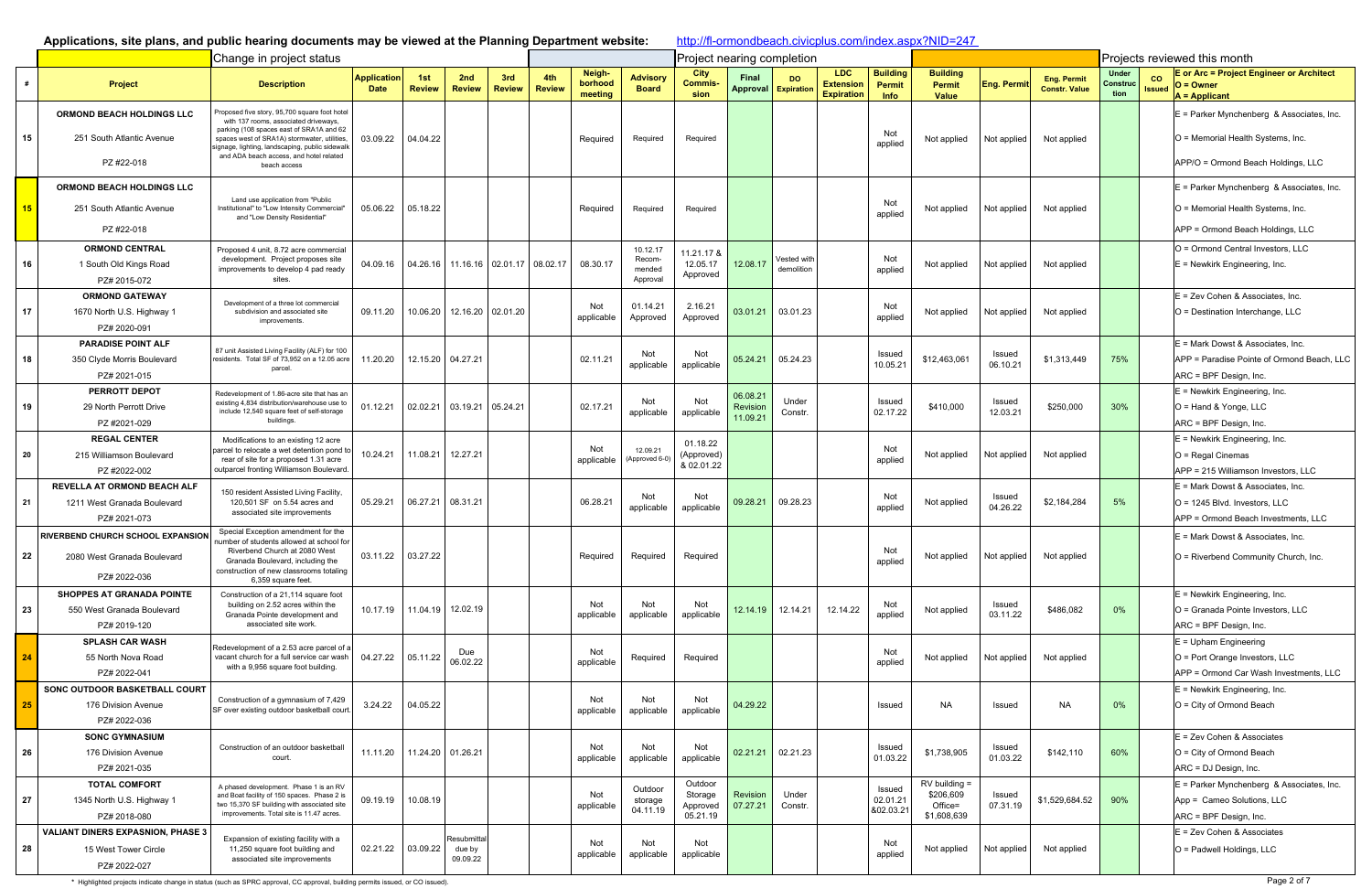|     | Applications, site plans, and public hearing documents may be viewed at the Planning Department website: |                                                                                                                 |                                   |                      |                            |                      |               |                                                       |                                 |                                |                              |                  |                                              |                                                 | http://fl-ormondbeach.civicplus.com/index.aspx?NID=247 |                                        |                                            |                                 |                     |                                                                                     |  |  |
|-----|----------------------------------------------------------------------------------------------------------|-----------------------------------------------------------------------------------------------------------------|-----------------------------------|----------------------|----------------------------|----------------------|---------------|-------------------------------------------------------|---------------------------------|--------------------------------|------------------------------|------------------|----------------------------------------------|-------------------------------------------------|--------------------------------------------------------|----------------------------------------|--------------------------------------------|---------------------------------|---------------------|-------------------------------------------------------------------------------------|--|--|
|     |                                                                                                          | Change in project status                                                                                        |                                   |                      |                            |                      |               |                                                       |                                 | Project nearing completion     |                              |                  |                                              |                                                 |                                                        |                                        |                                            | Projects reviewed this month    |                     |                                                                                     |  |  |
| #   | <b>Project</b>                                                                                           | <b>Description</b>                                                                                              | <b>Application</b><br><b>Date</b> | 1st<br><b>Review</b> | 2nd<br><b>Review</b>       | 3rd<br><b>Review</b> | 4th<br>Review | Neigh-<br>borhood<br>meeting                          | <b>Advisory</b><br><b>Board</b> | City<br><b>Commis-</b><br>sion | Final<br>Approval Expiration | <b>DO</b>        | LDC<br><b>Extension</b><br><b>Expiration</b> | <b>Building</b><br><b>Permit</b><br><b>Info</b> | <b>Building</b><br>Permit<br><b>Value</b>              | Eng. Permi                             | <b>Eng. Permit</b><br><b>Constr. Value</b> | <b>Under</b><br>Constru<br>tion | co<br><b>Issued</b> | <b>E</b> or Arc = Project Engineer or Architect<br>$O =$ Owner<br>$A = Applicant$   |  |  |
| -29 | WALGREENS/COMMERCIAL AREA IMPROVEMENTS<br>2001 West Granada Boulevard<br>PZ# 2022-038                    | Modifications to the access to West<br>Granada Boulevard and stormwater<br>improvements to Walgreens site       | 03.21.22                          | 04.05.22 04.22.22    |                            | Due<br>06.06.22      |               | Not<br>applicable                                     | Not<br>applicable               | Not<br>applicable              |                              |                  |                                              | Not<br>applied                                  | Not applied                                            | Not applied                            | Not applied                                |                                 |                     | $E =$ Newkirk Engineering, Inc.                                                     |  |  |
|     |                                                                                                          |                                                                                                                 |                                   |                      |                            |                      |               | <b>Ormond Beach is Utility Provider Only</b>          |                                 |                                |                              |                  |                                              |                                                 |                                                        |                                        |                                            |                                 |                     |                                                                                     |  |  |
| 30  | <b>101 TOWN &amp; COUNTRY LANE</b><br>101 Town & Country Lane<br>PZ #2019-078                            | Utility connection for existing multi-<br>family development.                                                   | 05.07.19                          | 06.10.19 07.07.19    |                            |                      |               | Outside City Outside City   Outside City   07.18.19   |                                 |                                |                              | Under<br>constr. | <b>NA</b>                                    | Not<br>applicable                               | Not applicable                                         | Utilities only<br>Issued<br>09.11.2019 | \$126,650                                  | 40%                             |                     | $E =$ Ultra Design Consultant, Inc.                                                 |  |  |
| -31 | <b>BEACHVIEW COVE</b><br>2960 Oceanshore Boulevard<br>PZ#21-045                                          | 28 lot subdivision in Volusia County<br>Utility connection only                                                 | 08.24.21                          | 09.06.21             | 10.01.21 10.29.21          |                      |               | Outside City   Outside City   Outside City   11.11.21 |                                 |                                |                              | 06.15.23         |                                              | Not<br>applicable                               | Not applicable                                         | Not applied                            | Not applied                                |                                 |                     | $E =$ Alliant<br>O = Lake Pointe Villas LLC                                         |  |  |
| 32  | <b>2284 OCEAN SHORE BOULEVARD</b><br>2284 Ocean Shore Boulevard<br>PZ-2021-045                           | Septic to sewer connection                                                                                      | 03.21.21                          | 04.05.21             | 05.25.21                   |                      |               | Outside City Outside City   Outside City   06.15.21   |                                 |                                |                              | 06.15.21         |                                              | applicable                                      | Not applicable                                         | Not applied                            | Not applied                                |                                 |                     | $E =$ Alann Engineering Group<br>O = Steven Sahai                                   |  |  |
| 33  | <b>CELEDINE SUBDIVISION (FLAGLER)</b><br>PZ# 2021-069<br><b>Flagler County</b>                           | Jtility connection for 99 single-family<br>homes. Flagler County (Hunter's<br>Ridge).                           | 05.12.21                          |                      | 06.07.21 08.30.21 10.19.21 |                      |               | Outside City   Outside City   Outside City   11.22.21 |                                 |                                |                              | 11.22.23         |                                              | Not<br>applicable                               | Not applicable                                         | Not applied                            | Not applied                                |                                 |                     | $E =$ Alann Engineering Group<br>$O = U.S.$ Capital Alliance, LLC                   |  |  |
| 34  | <b>FORCE MAIN EXTENSION (FLAGLER)</b><br>PZ# 2021-070<br>Airport Road right-of-way                       | Force main extension in Flagler<br>County (Hunter's Ridge DRI) along<br>Airport Road                            | 05.12.21                          | 06.07.21 08.30.21    |                            |                      |               | Outside City Outside City   Outside City   08.31.21   |                                 |                                |                              | Under<br>Constr. |                                              | Not<br>applicable                               | Not applicable                                         | Pending                                | Not applied                                | 60%                             |                     | $E =$ Alann Engineering Group<br>O = U.S. Capital Alliance, LLC                     |  |  |
| 35  | <b>HUNTINGTON FORCE MAIN EXTENSION</b><br>Huntington subdivision<br>PZ #-19-024(A)                       | Force main extension within the<br>Huntington subdivision                                                       | 08.19.19                          | 09.10.19             |                            |                      |               | Outside City   Outside City   Outside City   04.29.20 |                                 |                                |                              | Under<br>Constr. |                                              | Not<br>applicable                               | Not applicable                                         | Approved<br>$(21 - 7125)$<br>09.27.21  | \$117,025                                  | 95%                             |                     | $E = Zev$ Cohen and Associates, Inc.                                                |  |  |
| 36  | <b>IRIS SUBDIVISION (FLAGLER)</b><br>PZ# 2021-071<br><b>Flagler County</b>                               | Utility connection for 76 single-family<br>homes. Flagler County (Hunter's<br>Ridge)                            | 05.12.21                          | 06.07.21             | 10.29.21                   |                      |               | Outside City Outside City   Outside City   01.10.22   |                                 |                                |                              | 01.10.24         |                                              | Not<br>applicable                               | Not applicable                                         | Not applied                            | Not applied                                |                                 |                     | $E =$ Alann Engineering Group<br>O = U.S. Capital Alliance, LLC                     |  |  |
| 37  | <b>OCEAN VILLAGE TOWNHOMES</b><br>90 Verona Vista Ct.<br>PZ# 2020-056                                    | 19 unit townhome development on<br>3.75 in Volusia County.                                                      | 05.21.20                          | 06.03.20             |                            |                      |               | Outside City   Outside City   Outside City   07.17.20 |                                 |                                |                              | Under<br>Constr. | <b>NA</b>                                    | Not<br>applicable                               | Not applicable                                         | Pending                                | \$139,028                                  | 90%                             |                     | E = Alann Engineering Group, Inc.<br>$O =$ Cornelius Prior<br>$APP = John$ Wine     |  |  |
| 38  | <b>SURF STYLE</b><br>1054 Ocean Shore Boulevard<br>PZ# 2022-006                                          | Volusia County project.<br>Development of a 10,890 building.<br>SPRC review is for the utility<br>connection.   | 11.16.21                          | 11.29.21             |                            |                      |               | Outside City Outside City   Outside City   01.10.22   |                                 |                                |                              | 01.10.24         |                                              | Not<br>applicable                               | Not applicable Not applied                             |                                        | Not applied                                |                                 |                     | $E = Zev$ Cohen and Associates, Inc.<br>O = 1054 Ocean Shores Blvd. LLC             |  |  |
| 39  | <b>TRADERS INN BEACH CLUB</b><br>1355 Ocean Shore Boulevard<br>PZ #2022-031                              | Connection to city sewer services,<br>including lift station.                                                   | 03.10.22                          | 03.16.22             |                            |                      |               | Outside City   Outside City   Outside City   04.08.22 |                                 |                                |                              | 04.08.24         |                                              | applicable                                      | Not applicable Not applied                             |                                        | Not applied                                |                                 |                     | E - Mark Dowst & Associates<br><b>IO</b> = Traders Inn Beach Club Association. Inc. |  |  |
| 40  | <b>VERONA OCEANSIDE</b><br>PZ #2020-011<br>2162 Ocean Shore Boulevard                                    | Volusia County project. Replat of<br>3.50 acres into 5 single-family lots<br>and 18 multi-family townhome lots. | 12.08.19                          |                      | 12.27.19 06.08.20          |                      |               | Outside City   Outside City   Outside City   06.18.20 |                                 |                                |                              | Under<br>Constr. | <b>NA</b>                                    | Not<br>applicable                               | Not applicable                                         | Utilities only<br>Issued<br>05.19.21   | \$117,270                                  | 95%                             |                     | O = MHK Of Volusia County<br>$E =$ Parker Mynchenberg & Associates                  |  |  |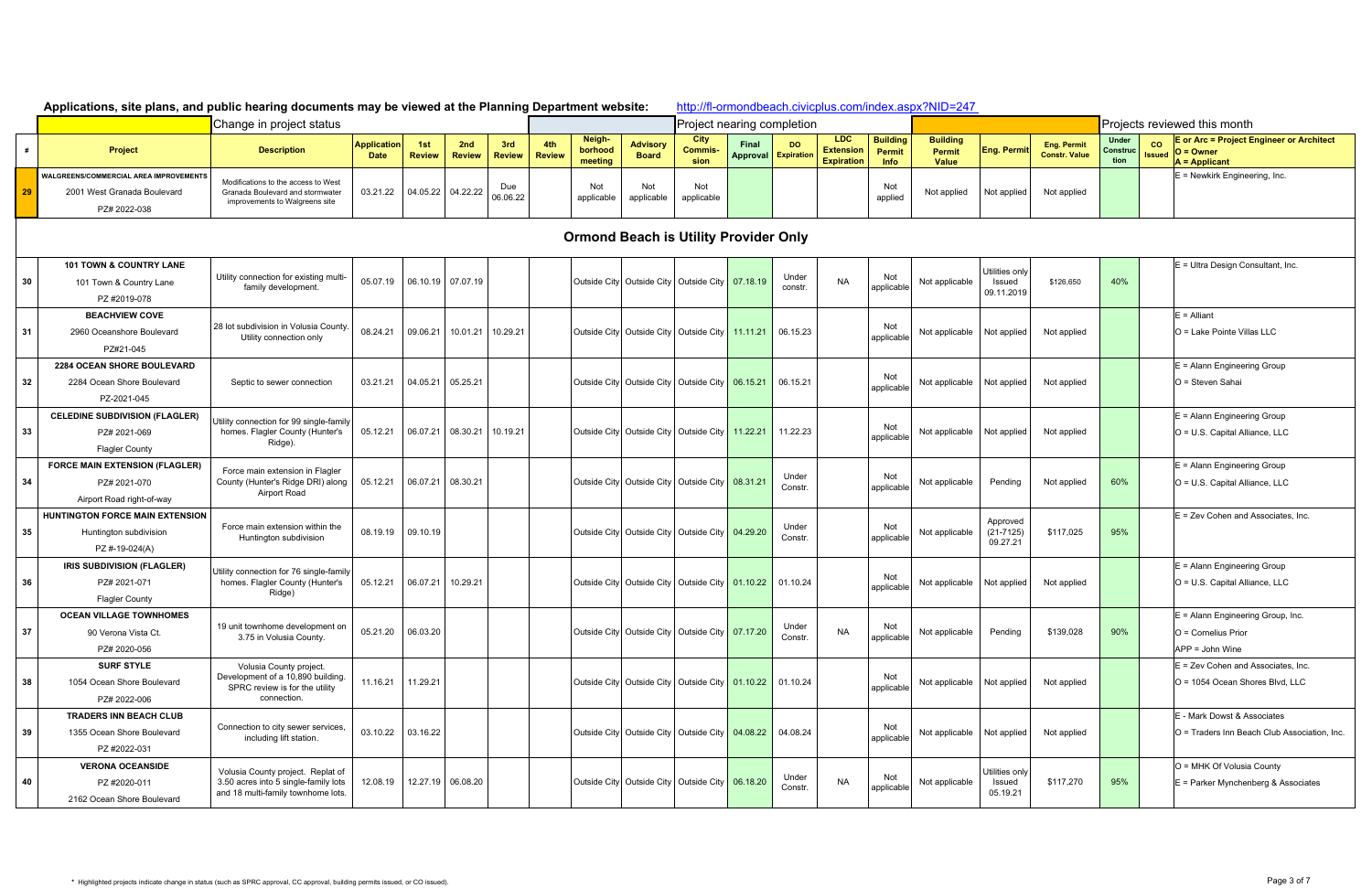| #                       | Project                                                                      | <b>Description</b>                                                                                                                                                                                                                                            | <b>Application</b><br><b>Date</b> |                 | 1st Review 2nd Review 3rd Review 4th Review |  | Neigh-<br>borhood<br>meeting  | <b>Advisory</b><br><b>Board</b>   | <b>City Commis</b><br>sion    | Final<br><b>Approval</b> | <b>DO Expiration</b>  | LDC<br><b>Extension</b><br><b>Expiration</b> | <b>Eng. Permit</b>     | <b>Eng. Permit Constr.</b><br>Value | <b>Under</b><br>tion | E or Arc = Project Engineer or Architect<br>$construc-O = Owner$<br>$A =$ Applicant                     |
|-------------------------|------------------------------------------------------------------------------|---------------------------------------------------------------------------------------------------------------------------------------------------------------------------------------------------------------------------------------------------------------|-----------------------------------|-----------------|---------------------------------------------|--|-------------------------------|-----------------------------------|-------------------------------|--------------------------|-----------------------|----------------------------------------------|------------------------|-------------------------------------|----------------------|---------------------------------------------------------------------------------------------------------|
| A                       | <b>COURTYARDS AT ORMOND</b><br>135 North Yonge Street<br>PZ# 2021-079        | Construct a 3 unit, 10,889 square<br>foot retail building and a 48 unit<br>multi family apartment complex.                                                                                                                                                    | 06.17.21 07.09.21                 |                 |                                             |  | 08.15.21                      | Required                          | Required                      |                          |                       |                                              |                        |                                     |                      | $E =$ Parker Mynchenberg & Associates<br>$O = CST$ Holdings, LLC<br>ARC = BPF Design                    |
| B                       | PLANTATION OAKS, MAJOR AMENDMENT<br><b>Plantation Oaks</b><br>PZ# 2021-101   | Modification of existing<br>development order to modify<br>the age restriction for phase 3,<br>and place single-family homes<br>on the former golf course and<br>middle school site. Total<br>increase of 291 residential<br>units to 1,868 residential units | 09.24.21                          | 10.08.21        | 03.23.22                                    |  | 12.06.21                      | 04.14.22                          | 05.17.22 &<br>06.07.22        |                          |                       |                                              |                        |                                     |                      | $E =$ Parker Mynchenberg & Associates<br>O = Plantation Oaks of Ormond Beach, LLC                       |
| C                       | <b>PLANTATION OAKS, 1A</b><br>1395 Fountain View Street<br>PZ# 2020-029      | Development of 121 lots on<br>100.91 acres. Preliminary plat<br>Single family homes.                                                                                                                                                                          | 02.06.20                          |                 | 03.01.20 04.09.21                           |  | Not<br>Required               | <b>PB</b><br>05.13.21<br>Approved | cc<br>06.01.21                | 08.27.21                 | Under<br>construction | Under<br>constructior                        | <b>Issued 09.17.21</b> | \$3,400,200                         | 50%                  | $E =$ Parker Mynchenberg & Associates<br>$\vert$ O = Plantation Oaks of Ormond Beach, LLC               |
| $\mathbf{C}$            | TIGER OAKS, PHASE 1A FINAL PLAT<br>1395 Fountain View Street<br>PZ# 2022-017 | Development of 121 lots on<br>100.91 acres. Final plat. Single<br>family homes.                                                                                                                                                                               | 01.25.22 02.15.22                 |                 | Due<br>05.06.22                             |  | <b>Not</b><br>Required        | Not<br>Required                   | 06.07.22 &<br>07.19.22        |                          |                       |                                              |                        |                                     |                      | $E =$ Parker Mynchenberg & Associates<br>O = Plantation Oaks of Ormond Beach, LLC                       |
| D                       | <b>PLANTATION OAKS, 2B</b><br>2389 Destrenan Drive<br>PZ# 2020-024           | Development of 125 lots on<br>89.16 acres. Manufactured<br>home phase.                                                                                                                                                                                        |                                   |                 | 12.14.17 01.24.18 07.17.18                  |  | Volusia<br>County<br>approval | Volusia<br>County<br>approval     | Volusia<br>County<br>approval | 09.20.18                 | Under<br>construction | Under<br>constructior                        | Issued<br>03.29.2021   | \$2,390,520                         | 25%                  | $E =$ Parker Mynchenberg & Associates<br>$\vert$ O = Plantation Oaks of Ormond Beach, LLC               |
| E                       | <b>PLANTATION OAKS, 2C</b><br>2124 Esplanada Drive<br>PZ# 2020-025           | Development of 121 lots on<br>63.12 acres. Manufactured<br>home phase.                                                                                                                                                                                        | 12.14.17                          |                 | 2.07.18 07.17.18                            |  | Volusia<br>County<br>approval | Volusia<br>County<br>approval     | Volusia<br>County<br>approval | 09.20.18                 | Under<br>construction | Under<br>construction                        | <b>Issued 09.17.21</b> | \$3,044,572                         | <b>2%</b>            | $E =$ Parker Mynchenberg & Associates<br>O = Plantation Oaks of Ormond Beach, LLC                       |
| F                       | <b>PLANTATION OAKS, 2D</b><br>2258 Chretien Drive<br>PZ# 2020-026            | Development of 84 units on<br>27.32 acres. Manufactured<br>home phase.                                                                                                                                                                                        |                                   |                 | 12.14.17 02.12.18 08.24.18                  |  | Volusia<br>County<br>approval | Volusia<br>County<br>approval     | Volusia<br>County<br>approval | 09.20.18                 | Under<br>construction | Under<br>constructior                        | <b>Issued 09.17.21</b> | \$1,784,746                         | 2%                   | $E =$ Parker Mynchenberg & Associates<br>O = Plantation Oaks of Ormond Beach, LLC                       |
| $\mathbf{G}$            | <b>REGAL MULTIFAMILY</b><br>215 Williamson Boulevard<br>PZ-22-047            | Redevelopment of 310 multi-<br>family units on 12 acres                                                                                                                                                                                                       | 04.22.22 05.06.22                 |                 |                                             |  |                               | 06.09.22 07.19.22                 | 08.03.22                      |                          |                       |                                              |                        |                                     |                      | $O =$ Southwest I-95, LLC<br>$E =$ Newkirk Engineering<br>$APP = LIV$ Development                       |
|                         | <b>RIDGEHAVEN</b><br>Plantation Oaks Boulevard & Addison Drive<br>PZ-22-061  | 96 duplex units and 202 single-<br>family lots within a Planned<br>Residential Development on<br>103.45 acres                                                                                                                                                 | 05.23.22                          | Due<br>06.13.22 |                                             |  |                               | Required Required                 | Required                      |                          |                       |                                              |                        |                                     |                      | O = Snilloc Family Limited Partnership<br>$E =$ Parker Mynchenberg & Associates<br>APP = RidgeHaven LLC |
|                         | <b>STANTON GROVE</b><br>183 South Orchard<br>PZ-22-062                       | Application pending                                                                                                                                                                                                                                           |                                   |                 |                                             |  |                               |                                   |                               |                          |                       |                                              |                        |                                     |                      |                                                                                                         |
| J                       | THE CUPOLA AT OCEANSIDE<br>100 North Halifax Drive<br>PZ# 2021-068           | 12 two story townhomes -<br>previously Halifax 100- and<br>associated site improvements.                                                                                                                                                                      | 05.17.21 06.22.21                 |                 |                                             |  |                               |                                   | Completed Approved Approved   | 08.25.21                 | Under<br>construction | Under<br>construction                        | <b>Issued 09.03.21</b> | \$548,099                           | 60%                  | E - Newkirk Engineering<br>$O =$ Halifax 100 LLC<br>$APP =$ Halifax Enterprises LLC                     |
| $\overline{\mathbf{K}}$ | <b>TOMOKA RESERVE</b><br>20 Tomoka Oaks Boulevard<br>PZ#-2022-043            | Establishment of a<br>Development Order for the<br>former Tomoka Oaks Golf<br>Course property of 147.94<br>acres. The application seeks<br>300 residential units or 2.03<br>units per acre                                                                    | 04.20.22 05.03.22                 |                 |                                             |  |                               | Required Required                 | Required                      |                          |                       |                                              |                        |                                     |                      | O = Triumph Oaks of Ormond Beach I, LLC<br>E - Zev Cohen & Associates<br>$APP = Cobb$ Cole              |
|                         | <b>TYMBER CREEK APARTMENTS</b><br>2011 West Granada Boulevard<br>PZ#2022-008 | 300 multi-family units and<br>associated site improvements<br>on a vacant 19.62 acre parcel.                                                                                                                                                                  | 12.07.21                          | 12.27.21        | 04.28.22                                    |  |                               |                                   | 06.08.22 Required Required    |                          |                       |                                              |                        |                                     |                      | E - Newkirk Engineering<br>$O = VCP$ Ormond Beach, LLC<br>ARC = English Associates, Inc.                |

### **City of Ormond Beach Residential Development Report, as of June 1, 2022**

 **\*** Highlighted projects indicate change in status (such as SPRC approval, CC approval, building permits issued, or CO issued). Page 4 of 7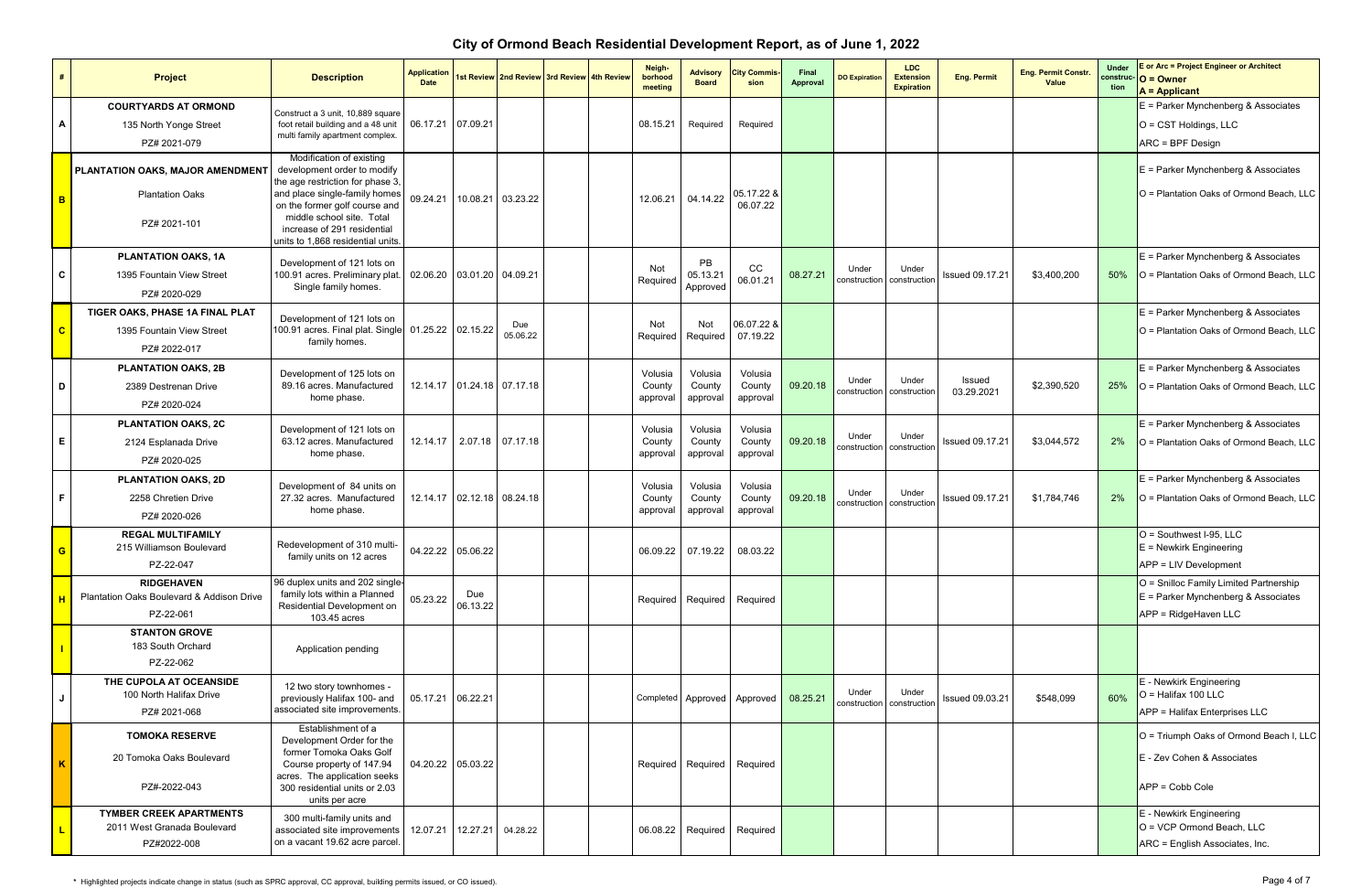|                              |                                                                                                                                                                                                                                                                                                                                                  | <b>City Commission items</b>                                                                                                                                                                                                                                                                                                                                                                                                                                                                                                                                                                                                                                                                                                                                                                                                                                                                                                                                                                                                                                                                                                                                                                                                                                                                                                                                                                                                                                                                                                                                                                                                                                                                                                                                                                                                                                                                                                                                                                                             |                                                                                                                                                                                                                                                                                                                                                                                                                                |                                   |                                  |  |  |  |  |
|------------------------------|--------------------------------------------------------------------------------------------------------------------------------------------------------------------------------------------------------------------------------------------------------------------------------------------------------------------------------------------------|--------------------------------------------------------------------------------------------------------------------------------------------------------------------------------------------------------------------------------------------------------------------------------------------------------------------------------------------------------------------------------------------------------------------------------------------------------------------------------------------------------------------------------------------------------------------------------------------------------------------------------------------------------------------------------------------------------------------------------------------------------------------------------------------------------------------------------------------------------------------------------------------------------------------------------------------------------------------------------------------------------------------------------------------------------------------------------------------------------------------------------------------------------------------------------------------------------------------------------------------------------------------------------------------------------------------------------------------------------------------------------------------------------------------------------------------------------------------------------------------------------------------------------------------------------------------------------------------------------------------------------------------------------------------------------------------------------------------------------------------------------------------------------------------------------------------------------------------------------------------------------------------------------------------------------------------------------------------------------------------------------------------------|--------------------------------------------------------------------------------------------------------------------------------------------------------------------------------------------------------------------------------------------------------------------------------------------------------------------------------------------------------------------------------------------------------------------------------|-----------------------------------|----------------------------------|--|--|--|--|
| <b>File</b><br><b>Number</b> | <b>Item</b>                                                                                                                                                                                                                                                                                                                                      | <b>Description</b>                                                                                                                                                                                                                                                                                                                                                                                                                                                                                                                                                                                                                                                                                                                                                                                                                                                                                                                                                                                                                                                                                                                                                                                                                                                                                                                                                                                                                                                                                                                                                                                                                                                                                                                                                                                                                                                                                                                                                                                                       | <b>Planning Board</b>                                                                                                                                                                                                                                                                                                                                                                                                          | <b>City</b><br><b>Commission</b>  | <b>City</b><br><b>Commission</b> |  |  |  |  |
| 2021-101                     | <b>Plantation Oaks Subdivision</b><br><b>Planned Residential Development</b><br>Amendment                                                                                                                                                                                                                                                        | This is a request from Parker Mynchenberg, P.E., R.L.A., Manager of Plantation Oaks of Ormond Beach LLC., for a Planned Residential Development (PRD)<br>amendment to add 173 single-family homes within the Plantation Oaks development, approved for 1,577 residential units, on land previously identified for a<br>public-school site and a golf course. The amendments propose the following:<br>1.Phase 1: Convert a portion of the golf course within Phase 1 to add 40 non-age restricted, fee simple lots. This phase is approved for 669 single-family lots<br>and the amendment seeks to allow 709 lots. This request was reduced at the Planning Board meeting where the original request was 80 additional residential<br>units.<br>2. Phase 3: Convert Phase 3 portion of golf course to add 43 non-age restricted, fee simple lots. This phase is approved for 481 single-family lots and the<br>amendment seeks to allow 524 lots. This request was reduced at the Planning Board meeting where the original request was 86 additional residential units.<br>3. Phase 3: Lift age restriction for this phase.<br>4. Phase 3: Prohibit manufactured homes for this phase.<br>5. Phase 4: Land identified as public-school site to be converted to 80 fee simple lots(amended from 90 lots), with no manufactured housing. The applicant<br>offered reduction to 90 residential lots which was recommended for denial at the Planning Board meeting.<br>6. Phase 4: Allow public streets.<br>7. Remove a tract of land from the Plantation Oaks Planned Residential Development of approximately 33.10 acres purchased by Volusia County from the<br>Plantation Oaks Planned Residential Development.<br>The property is generally located along Plantation Oaks Boulevard east of Interstate 95, south of Halifax Plantation subdivision, west of Old Dixie Highway, and<br>north of U.S. Highway 1. The property is approximately 1,048.57 acres and currently zoned as Planned Residential Development. | Item 1- Phase 1, add<br>40 lots: Approve (5-<br>2), Item 2- Phase 3,<br>add 43 lots, Approve<br>(4-3), Item 3- Phase<br>3, lift age restriction,<br>Approve (7-0), Item 4<br>Phase 3 - Only single-<br>family, Approve (7-0), amendment to Phase 4<br>item 5: Phase 4, add<br>90 lots, Denied (3-4),<br>Item 6, Phase 4,<br>Public streets,<br>Approve (7-0), and<br>Item 7 - Remove<br>Volusia County park,<br>Approved (7-0) | Approved with<br>to allow 80 lots | 06.07.2022                       |  |  |  |  |
| 2022-037                     | Land Development Code (LDC)<br><b>Waterbody Yard Setbacks</b>                                                                                                                                                                                                                                                                                    | This is an administrative request to amend front and waterfront yard setbacks of Chapter 2, District And General Regulations, Article II, District Regulations,<br>Sections 2-09, REA, Rural Estate Agricultural Zoning District; 2-10 RR, Rural Residential Zoning District; 2-12, R-1, Residential Estate Zoning District; 2-13, R-2,<br>Amendment - Additional Front and Single Family Low Density Zoning District; 2-19, R-6, Multifamily Medium High Density Zoning District; Section 2-40, Exceptions and Supplemental Standards to<br>provide consistency of language between zoning districts, clarification for existing criteria and new review criteria under the Waterbody setbacks that will protect<br>the view corridor of abutting properties along the Tomoka and Halifax River and reduce the necessity for most variances.                                                                                                                                                                                                                                                                                                                                                                                                                                                                                                                                                                                                                                                                                                                                                                                                                                                                                                                                                                                                                                                                                                                                                                            | 04.14.2022 Approval<br>recommended (7-0)                                                                                                                                                                                                                                                                                                                                                                                       | Approved (5-0)                    | 06.07.2022                       |  |  |  |  |
| 2022-17                      | Tiger Oaks, Phase 1A Final plat                                                                                                                                                                                                                                                                                                                  | This is a request from Parker Mynchenberg, P.E., Manager of Plantation Oaks of Ormond Beach I, LLC, for a final plat for Tiger Oaks, Phase 1A consisting of<br>121 single-family lots on 100.91 acres.                                                                                                                                                                                                                                                                                                                                                                                                                                                                                                                                                                                                                                                                                                                                                                                                                                                                                                                                                                                                                                                                                                                                                                                                                                                                                                                                                                                                                                                                                                                                                                                                                                                                                                                                                                                                                   | <b>NA</b>                                                                                                                                                                                                                                                                                                                                                                                                                      | 06.07.2022                        | 07.19.22                         |  |  |  |  |
|                              | Note: City Commission items are based upon the best information available as of April 29, 2022 and are subject to change. City Commission agendas are available at: https://ormondbeach.igm2.com/citizens/default.aspx?. For a<br>please contact the Planning Department via e-mail at comdev@ormondbeach.org or by telephone at (386) 676-3238. |                                                                                                                                                                                                                                                                                                                                                                                                                                                                                                                                                                                                                                                                                                                                                                                                                                                                                                                                                                                                                                                                                                                                                                                                                                                                                                                                                                                                                                                                                                                                                                                                                                                                                                                                                                                                                                                                                                                                                                                                                          |                                                                                                                                                                                                                                                                                                                                                                                                                                |                                   |                                  |  |  |  |  |

|                    |                                                                                | Board of Adjustment and Appeals - June 1, 2022                                                                                                                                                                                                                                                                                                                                                                                                                                                                                                                                                                                       |
|--------------------|--------------------------------------------------------------------------------|--------------------------------------------------------------------------------------------------------------------------------------------------------------------------------------------------------------------------------------------------------------------------------------------------------------------------------------------------------------------------------------------------------------------------------------------------------------------------------------------------------------------------------------------------------------------------------------------------------------------------------------|
| 2022-045           | cover                                                                          | 38 Carriage Creek Way, Rear Yard  This is a variance request submitted by Timothy and Loretta Ryan, property owners of 38 Carriage Creek Way. The property at 38 Carriage Creek Way is zoned R-3 (Single-Family Medium Density<br>Variance to construct hard roof patio 15(B)(9)(b) of the Land Development Code requires a 20' rear yard setback. The applicant is requesting a rear yard setback of 16.4' to construct an attached hard roof patio cover, requ<br>vard setback.                                                                                                                                                    |
| 2022-046           | 112 Sawtooth Lane, Rear Yard<br>Variance to construct pool screen<br>enclosure | This is a variance request submitted by Tanina Gerosiannis, property owner of 112 Sawtooth Lane. Section 2-50(y)(1)(c)(2) of the Land Development Code requires screen enclosures no closer than 10' from the rear property li<br>The applicant is requesting a variance of 4' to the required rear yard setback of 10' for a final setback of 6' to allow construction of a screen enclosure over an existing swimming pool.                                                                                                                                                                                                        |
| 2022-048           | 601B Robin Road, Side Yard<br>Variance to construct glass room                 | This is a variance request submitted by Francisco Lopez, property owner, of 601B Robin Road. The variance request seeks to construct a glass room in the side yard adjacent to the community concrete area. The property at 60<br>Robin Road is zoned R-4 (Single-Family Cluster and Townhouse). Section 2-17(B)(9)(c) of the Land Development Code requires a 20' side yard setback. The applicant is requesting a side yard setback of 14.5' to construct the<br>room, requiring a variance of 5.5' to the required 20' side yard setback.                                                                                         |
| 2022-049           | 777A Flamingo Drive, Side Yard<br>Variance to construct addition               | This is a variance request submitted by Patrick and Monique Kelley, property owners of 777A Flamingo Drive. The variance request seeks to allow for the construction of an addition to replace the existing glass and aluminum<br>which currently encroaches in the side yard on the west side of the unit. The property at 777A is zoned R-4 (Single-Family Cluster and Townhouse). Section 2-17(B)(9)(c) of the Land Development Code requires a 20' side yard<br>setback. The applicant is requesting a side yard setback of 14.5' to construct the addition, requiring a variance of 5.5' to the required 20' side yard setback. |
| at (386) 676-3238. |                                                                                | The Board of Adjustment and Appeals agenda is available at: https://www.ormondbeach.org/218/Board-of-Adjustment-Appeals. For additional information, please contact the Planning Department via e-mail at comdev@ormondbeach.o                                                                                                                                                                                                                                                                                                                                                                                                       |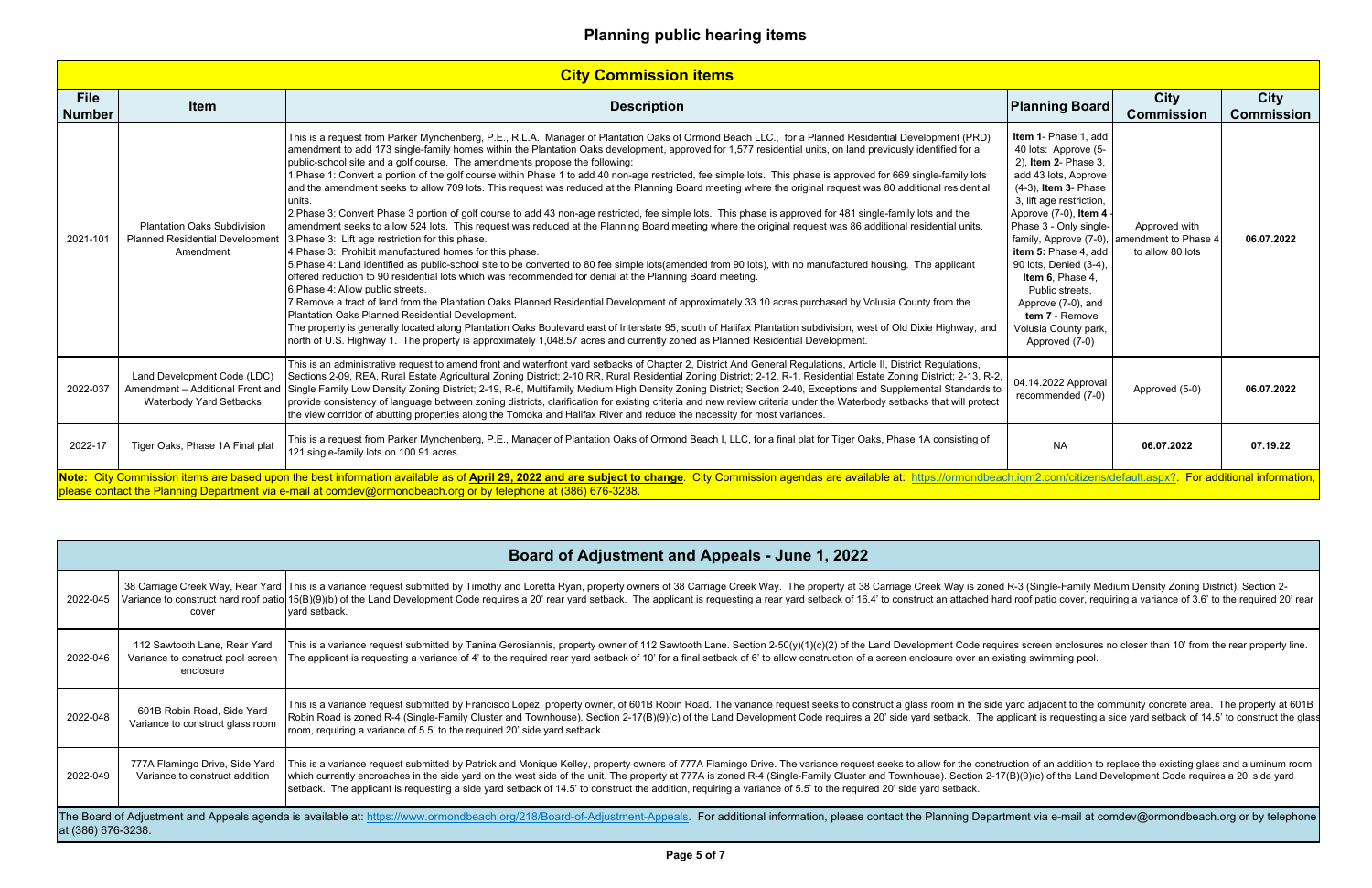## **Neighborhood Meeting - June 8, 2022 - Tymber Creek Apartments**

Tymber Creek Apartments neighborhood meeting notice. Mark A. Watts, Esquire shall conduct a neighborhood meeting associated with a Planned Business Development zoning map amendment for the land located at 36 Tymber Creek R portion of 2011 West Granada Boulevard. The neighborhood meeting shall be held on Wednesday June 8, 2022 starting at 6:00 p.m. at the Coquina Presbyterian Church, located at 2085 West Granada Boulevard, Ormond Beach 32174. intends to develop the property as a multi-family planned residential development project. The project submittals have been posted on the city website at: https://www.ormondbeach.org/1015/Tymber-Creek-Apartments.

|          |                                                                                                                                                                                                                | Board of Adjustment and Appeals - June 1, 2022 (continued)                                                                                                                                                                                                                                                                                                                                 |  |  |  |  |  |  |
|----------|----------------------------------------------------------------------------------------------------------------------------------------------------------------------------------------------------------------|--------------------------------------------------------------------------------------------------------------------------------------------------------------------------------------------------------------------------------------------------------------------------------------------------------------------------------------------------------------------------------------------|--|--|--|--|--|--|
| 2022-052 | Variance to construct pool screen<br>enclosure                                                                                                                                                                 | 1121 Sherbourne Way, Rear Yard  This is a variance request submitted by Alison and Tanner Nowicki, property owners of 1121 Sherbourne Way to allow construction of a screen enclosure over an e<br>Development Code requires screen enclosures no closer than 10' from the rear property line. Due to the location of the existing swimming pool, a variance of 2.5' t<br>setback of 7.5'. |  |  |  |  |  |  |
| 2022-054 | 710A Flamingo Drive, Side Yard<br>Variance to construct carport                                                                                                                                                | This is a variance request submitted by Michael Pendlebury, property owner of 710A Flamingo Drive. The property at 710A Flamingo Drive is zoned R-4 (Single-Fa<br>Development Code, a 20' side yard setback is required. The applicant is requesting a side yard setback of 8' to construct a carport requiring a variance of 12' to the                                                   |  |  |  |  |  |  |
|          | The Board of Adjustment and Appeals agenda is available at: https://www.ormondbeach.org/218/Board-of-Adjustment-Appeals. For additional information, please contact the Planning Departm<br>at (386) 676-3238. |                                                                                                                                                                                                                                                                                                                                                                                            |  |  |  |  |  |  |

|                     |                                                                                                                  | <b>Planning Board - June 9, 2022</b>                                                                                                                                                                                                                                                                                                                                                                                                                                                                                                                                                                                                                                                                                                                                                                                                                    |
|---------------------|------------------------------------------------------------------------------------------------------------------|---------------------------------------------------------------------------------------------------------------------------------------------------------------------------------------------------------------------------------------------------------------------------------------------------------------------------------------------------------------------------------------------------------------------------------------------------------------------------------------------------------------------------------------------------------------------------------------------------------------------------------------------------------------------------------------------------------------------------------------------------------------------------------------------------------------------------------------------------------|
| LUP 2022-<br>023    | Second Amended Interlocal Service<br>Boundary Agreement (ISBA) Future<br>Land Use Map Amendment (Small<br>Scale) | Service Boundary Agreement (ISBA) between the City of Ormond Beach and Volusia County pursuant to Chapter 171, Part II, Florida Statutes, as amended. The amendment<br>Land area owned by RidgeHaven - 84.26 acres: From existing Volusia County "Urban Medium Intensity" (UMI) to City of Ormond Beach "Low Density Residential" (LDR). Prop<br>density shall not exceed three (3) units per acre and total units for all lands within the RidgeHaven subdivision shall not exceed 298 residential units.<br>Parcels within individual ownership (not owned by RidgeHaven) - 5.73 acres: From existing Volusia County "Urban Medium Intensity" (UMI) to City of Ormond Beach "Medium<br>same density as Volusia County: The maximum gross density shall not exceed eight (8) units per acre                                                            |
| PBD 2022-<br>041(A) | 55 North Nova Road, Splash Car<br>Wash, Zoning Map Amendment                                                     | This is a request from Ormond Car Wash Investments LLC, with authorization of the property owner, Port Orange Investors, LLC, for a zoning map amendment from B-8 (Con<br>subject property is approximately 2.53 acres and is located at 55 North Nova Road                                                                                                                                                                                                                                                                                                                                                                                                                                                                                                                                                                                             |
| PBD 2022-<br>041(B) | 55 North Nova Road, Splash Car<br>Wash, Issuance of a Development<br>Order                                       | This is a request from Ormond Car Wash Investments LLC, with authorization of the property owner, Port Orange Investors, LLC, for the issuance of a development order. The<br>existing on-site building and redevelop the property for a full service car wash including self-service vacuum and detail stations. The subject property is approximately 2.53 ac                                                                                                                                                                                                                                                                                                                                                                                                                                                                                         |
| PBD 2022-<br>047    | 215 Williamson Boulevard, Regal<br>Multi-Family, Planned Business<br>Development first amendment                 | This is a request from Southwest I-95, LLC., for a Planned Business Development amendment to allow the demolition of the existing 39,368 square foot former theater building<br>acres at 215 Williamson Boulevard. The site plan as submitted contains 310 multi-family residential units. The subject property is shown below                                                                                                                                                                                                                                                                                                                                                                                                                                                                                                                          |
| SE2022-<br>051(A)   | 78 East Granada Boulevard,<br>Gardens, Wall Signage Special<br>Exception                                         | This is a request for a Special Exception submitted by Stephanie Mason-Teague, Executive Director, authorized agent for the Ormond Memorial Art Museum & Gardens, Inc.,<br>Ormond Memorial Art Museum and Granada Boulevard. Section 3-48(B) of the Land Development Code allows alternative business premise signage (wall signage) through a Special Exception. The Special Ex<br>additional to the previously approved (5) wall signs of 206+ square feet for a total of (6) wall signs of 230+ square feet of building signage. The subject property is located at 7<br>Business) and is within the Downtown Overlay District.                                                                                                                                                                                                                      |
| SE2022-<br>051(B)   | Ormond Memorial Art Museum &<br>Gardens: Special Exception for<br><b>Outdoor Activity</b>                        | This is a request submitted from Stephanie Mason-Teague, Executive Director, authorized agent for the Ormond Memorial Art Museum & Gardens, Inc., for a Special Exceptio<br>Museum & Gardens. The Ormond Memorial Art Museum & Gardens, Inc. located at 78 East Granada Boulevard, seeks to allow live outdoor music as part of reserved events<br>sought between the hours of 11:00 a.m. to 10:00 p.m., Sunday through Saturday, as part of a scheduled outdoor event. Outdoor music is defined as an outdoor activity and w<br>Planning Board and a final action from the City Commission. No other construction is proposed and the request is only to allow the live outdoor music under certain conditions                                                                                                                                         |
| LDC2022-<br>053     | Land Development Code (LDC)<br>Amendment - Warehouse, Indoor,<br>Mini-Rental                                     | This is an administrative request to amend (1) Chapter 1, General Administration, Article III, Definitions and Acronyms, Section 1-22, Definitions of terms and words; (2) Chapt<br>and General Regulations, Section 2-32, I-1, Light industrial Zoning District; (3) Chapter 2, District and General Regulations, Article IV, Conditional and Special Exception Regulations<br>conditional and special exception, to provide definitions and specific conditional criteria and (4) Chapter 3, Performance Standards, Article III, Off-Street Parking, Circulation, a<br>requirements, subsection (c) Schedule of off-street parking requirements, to provide a definition and specific conditional criteria to allow Warehouse, Indoor Mini Rental as a co<br>and amend the parking calculations for Warehouse, Indoor Mini Rental and Mini-Warehouses |
|                     |                                                                                                                  | The Planning Board agenda is available at: https://www.ormondbeach.org/224/Planning-Board. For additional information, please contact the Planning Department via e-mail at comdev@ormondb                                                                                                                                                                                                                                                                                                                                                                                                                                                                                                                                                                                                                                                              |

existing swimming pool. Section  $2-50(y)(1)(c)(2)$  of the Land to the required rear yard setback of 10' is requested for a final

ˈamily Cluster and Townhouse). Per Section 2-17(B)(9)(c) of the Lanc<br>le required 20' side yard setback.

ent via e-mail at comdev@ormondbeach.org or by telephone

amendments are as follows:

' (LDR). Proposed condition to limit density: The maximum gross

ach "Medium Density Residential" (MDR). Proposed condition to allow

om B-8 (Commercial) to PBD (Planned Business Development). The

nt order. The Planned Business Development seeks to demolish the ately 2.53 acres and is located at 55 North Nova Road

eater building and a maximum of 312 multi-family units on 12.00

ardens, Inc., for a Special Exception for wall signage at 78 East  $B$  Special Exception seeks to allow (1) 24+ square foot wall sign, in located at 78 East Granada Boulevard, is zoned as B-4 (Central

cial Exception for live outdoor music at the Ormond Memorial Art rved events on the roof top terrace of the museum. Live music is ctivity and would require a Special Exception with review by the

ls; (2) Chapter 2, District and General Regulations, Article II, District eption Regulations, Section 2-57, Criteria for review of specific Circulation, and Loading, Section 3-26, Off-street parking ental as a conditional use in the I-1, Light Industrial Zoning District

@ormondbeach.org or by telephone at (386) 676-3238.